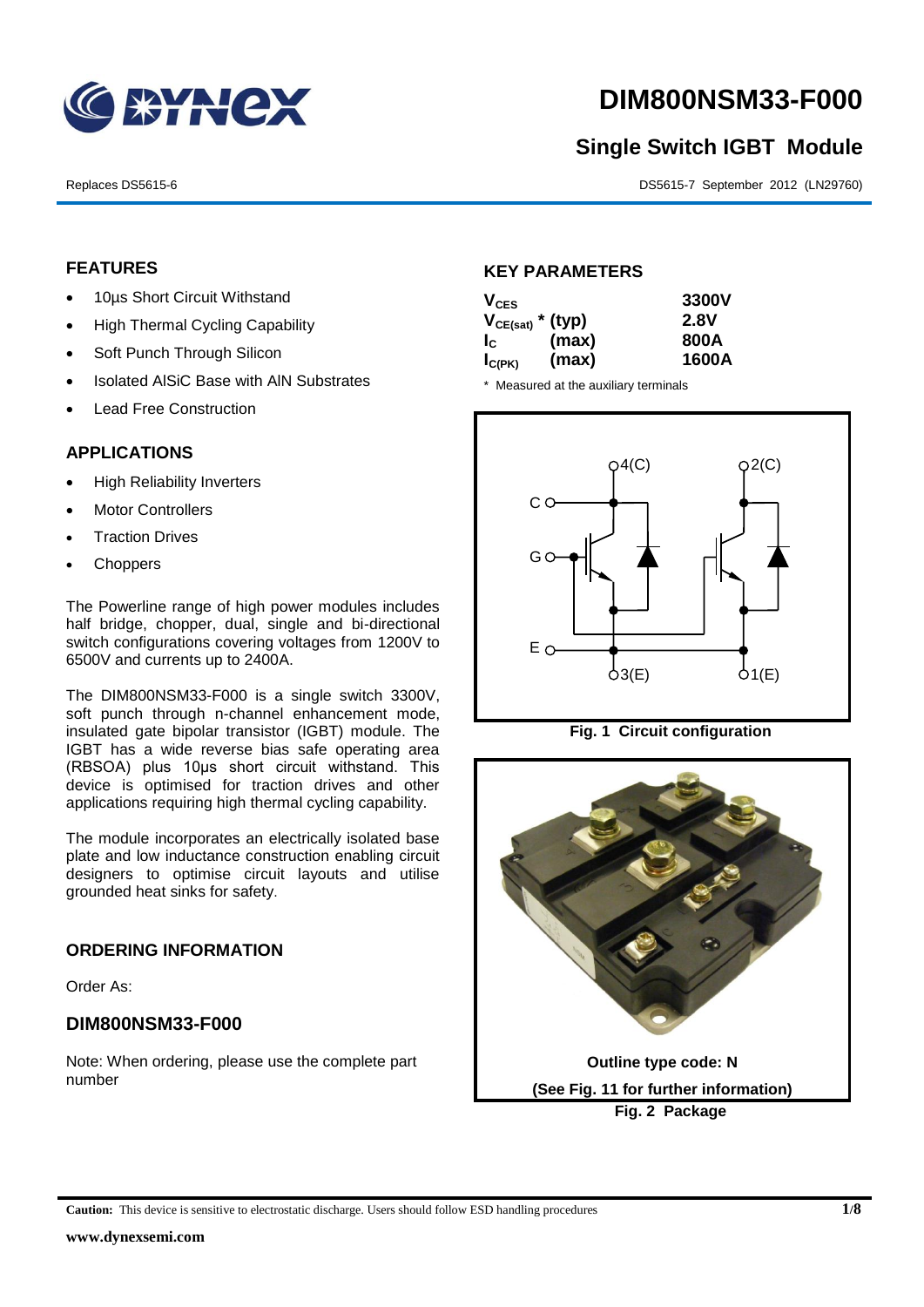### **ABSOLUTE MAXIMUM RATINGS**

Stresses above those listed under 'Absolute Maximum Ratings' may cause permanent damage to the device. In extreme conditions, as with all semiconductors, this may include potentially hazardous rupture of the package. Appropriate safety precautions should always be followed. Exposure to Absolute Maximum Ratings may affect device reliability.

### **Tcase = 25°C unless stated otherwise**

| Symbol           | <b>Parameter</b>                  | <b>Test Conditions</b>                                   | Max.  | <b>Units</b> |
|------------------|-----------------------------------|----------------------------------------------------------|-------|--------------|
| $V_{CES}$        | Collector-emitter voltage         | $V_{GE} = 0V$                                            | 3300  | V            |
| $V_{GES}$        | Gate-emitter voltage              |                                                          | ±20   | V            |
| $I_{\rm C}$      | Continuous collector current      | $T_{\text{case}} = 90^{\circ}C$                          | 800   | A            |
| $I_{C(PK)}$      | Peak collector current            | 1ms, $T_{\text{case}} = 115^{\circ}$ C                   | 1600  | A            |
| $P_{\text{max}}$ | Max. transistor power dissipation | $T_{\text{case}} = 25^{\circ}C$ , $T_i = 150^{\circ}C$   | 10400 | W            |
| $l^2t$           | Diode $I^2t$ value                | $V_R = 0$ , $t_p = 10$ ms, $T_i = 125$ °C                | 320   | $kA^2s$      |
| $V_{\sf isol}$   | Isolation voltage - per module    | Commoned terminals to base plate.<br>AC RMS, 1 min, 50Hz | 6000  | V            |
| $Q_{PD}$         | Partial discharge - per module    | IEC1287, $V_1 = 3500V$ , $V_2 = 2600V$ , 50Hz RMS        | 10    | рC           |

### **THERMAL AND MECHANICAL RATINGS**

| Internal insulation material:     | AIN              |
|-----------------------------------|------------------|
| Baseplate material:               | <b>AISiC</b>     |
| Creepage distance:                | 33mm             |
| Clearance:                        | 20 <sub>mm</sub> |
| CTI (Comparative Tracking Index): | 350              |

| Symbol                                            | <b>Parameter</b>                                                                     | <b>Test Conditions</b>                        | Min   | Typ. | <b>Max</b> | <b>Units</b>    |
|---------------------------------------------------|--------------------------------------------------------------------------------------|-----------------------------------------------|-------|------|------------|-----------------|
| $R_{th(i-c)}$                                     | Thermal resistance - transistor (per arm)                                            | Continuous dissipation -<br>junction to case  |       | ۰    | 12         | °C/kW           |
| $R_{th(i-c)}$                                     | Continuous dissipation -<br>Thermal resistance – diode (per arm)<br>junction to case |                                               |       | ۰    | 24         | °C/kW           |
| $R_{th(c-h)}$                                     | Thermal resistance – case to heatsink<br>(per module)                                | Mounting torque 5Nm<br>(with mounting grease) |       |      | 8          | °C/kW           |
|                                                   |                                                                                      | Transistor                                    |       | ۰    | 150        | $^{\circ}C$     |
| $\mathsf{T}_{\mathsf{i}}$<br>Junction temperature |                                                                                      | Diode                                         |       | ۰    | 125        | $^{\circ}C$     |
| ${\mathsf T}_{\textsf{stg}}$                      | Storage temperature range                                                            |                                               | $-40$ | ۰    | 125        | $\rm ^{\circ}C$ |
|                                                   |                                                                                      | Mounting - M6                                 |       |      | 5          | Nm              |
|                                                   | Screw torque                                                                         | Electrical connections - M4                   |       | ۰    | 2          | Nm              |
|                                                   |                                                                                      | Electrical connections - M8                   |       |      | 10         | Nm              |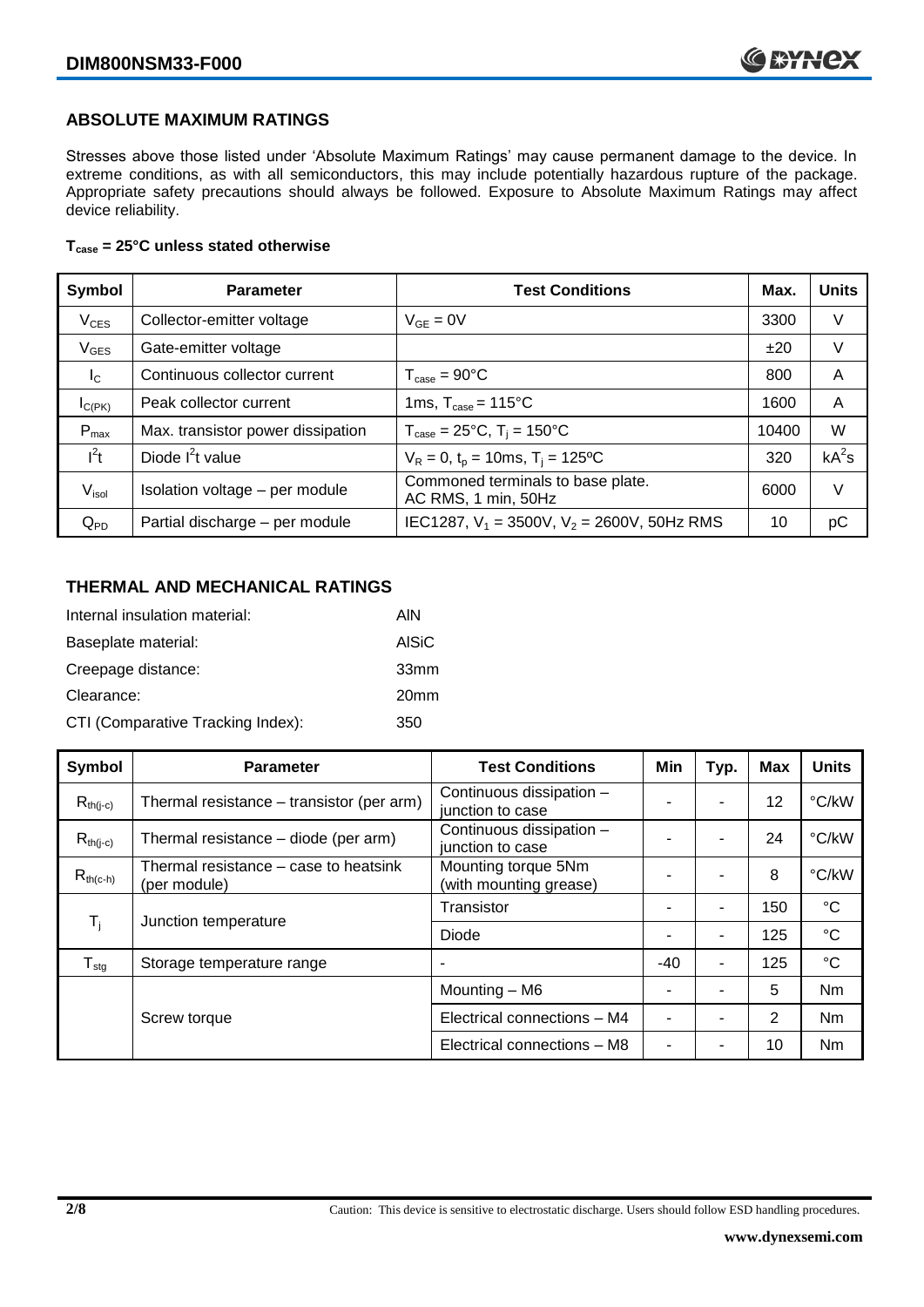### **ELECTRICAL CHARACTERISTICS**

### **Tcase = 25°C unless stated otherwise.**

| <b>Symbol</b>                            | <b>Parameter</b>                       | <b>Test Conditions</b>                                                                                                                                      | Min | <b>Typ</b> | <b>Max</b> | <b>Units</b> |
|------------------------------------------|----------------------------------------|-------------------------------------------------------------------------------------------------------------------------------------------------------------|-----|------------|------------|--------------|
| $I_{\text{CES}}$                         | Collector cut-off current              | $V_{GF} = 0V$ , $V_{CF} = V_{CES}$                                                                                                                          |     |            | 4          | mA           |
|                                          |                                        | $V_{GF} = 0V$ , $V_{CF} = V_{CES}$ , $T_{case} = 125^{\circ}C$                                                                                              |     |            | 60         | mA           |
| $I_{\text{GES}}$                         | Gate leakage current                   | $V_{GF} = \pm 20V$ , $V_{CF} = 0V$                                                                                                                          |     |            | 1          | μA           |
| $V_{GE(TH)}$                             | Gate threshold voltage                 | $I_C = 80mA$ , $V_{GE} = V_{CE}$                                                                                                                            | 5.5 | 6.5        | 7.0        | $\vee$       |
|                                          | Collector-emitter saturation           | $V_{GE} = 15V$ , $I_C = 800A$                                                                                                                               |     | 2.8        |            | $\vee$       |
| $\mathsf{V}_{\mathsf{CE}(\mathsf{sat})}$ | voltage                                | $V_{GE}$ = 15V, $I_C$ = 800A, T <sub>i</sub> = 125°C                                                                                                        |     | 3.6        |            | V            |
| $I_F$                                    | Diode forward current                  | DC                                                                                                                                                          |     | 800        |            | A            |
| $I_{FM}$                                 | Diode maximum forward current          | $t_p = 1$ ms                                                                                                                                                |     | 1600       |            | A            |
|                                          | Diode forward voltage                  | $I_F = 800A$                                                                                                                                                |     | 2.9        |            | $\vee$       |
| $V_F$ <sup>†</sup>                       | (IGBT arm)                             | $I_F = 800A$ , $T_i = 125^{\circ}C$                                                                                                                         |     | 3.0        |            | V            |
| $C_{\text{ies}}$                         | Input capacitance                      | $V_{CE} = 25V$ , $V_{GE} = 0V$ , f = 1MHz                                                                                                                   |     | 144        |            | nF           |
| $Q_q$                                    | Gate charge                            | ±15V                                                                                                                                                        |     | 20         |            | $\mu$ C      |
| $C_{res}$                                | Reverse transfer capacitance           | $V_{CE} = 25V$ , $V_{GE} = 0V$ , f = 1MHz                                                                                                                   |     | 2.2        |            | nF           |
| $L_M$                                    | Module inductance                      |                                                                                                                                                             |     | 15         |            | nH           |
| $R_{INT}$                                | Internal resistance                    |                                                                                                                                                             |     | 135        |            | $\mu\Omega$  |
| SC <sub>Data</sub>                       | Short circuit current, I <sub>SC</sub> | $T_i = 125$ °C, $V_{CC} = 2500V$<br>$t_p \le 10 \mu s$ , $V_{GE} \le 15 V$<br>$V_{CE \text{ (max)}} = V_{CES} - L^{\dagger} x \text{ dI/dt}$<br>IEC 60747-9 |     | 3700       |            | A            |

#### **Note:**

 $^\dagger$  Measured at the auxiliary terminals

L is the circuit inductance  $+ L<sub>M</sub>$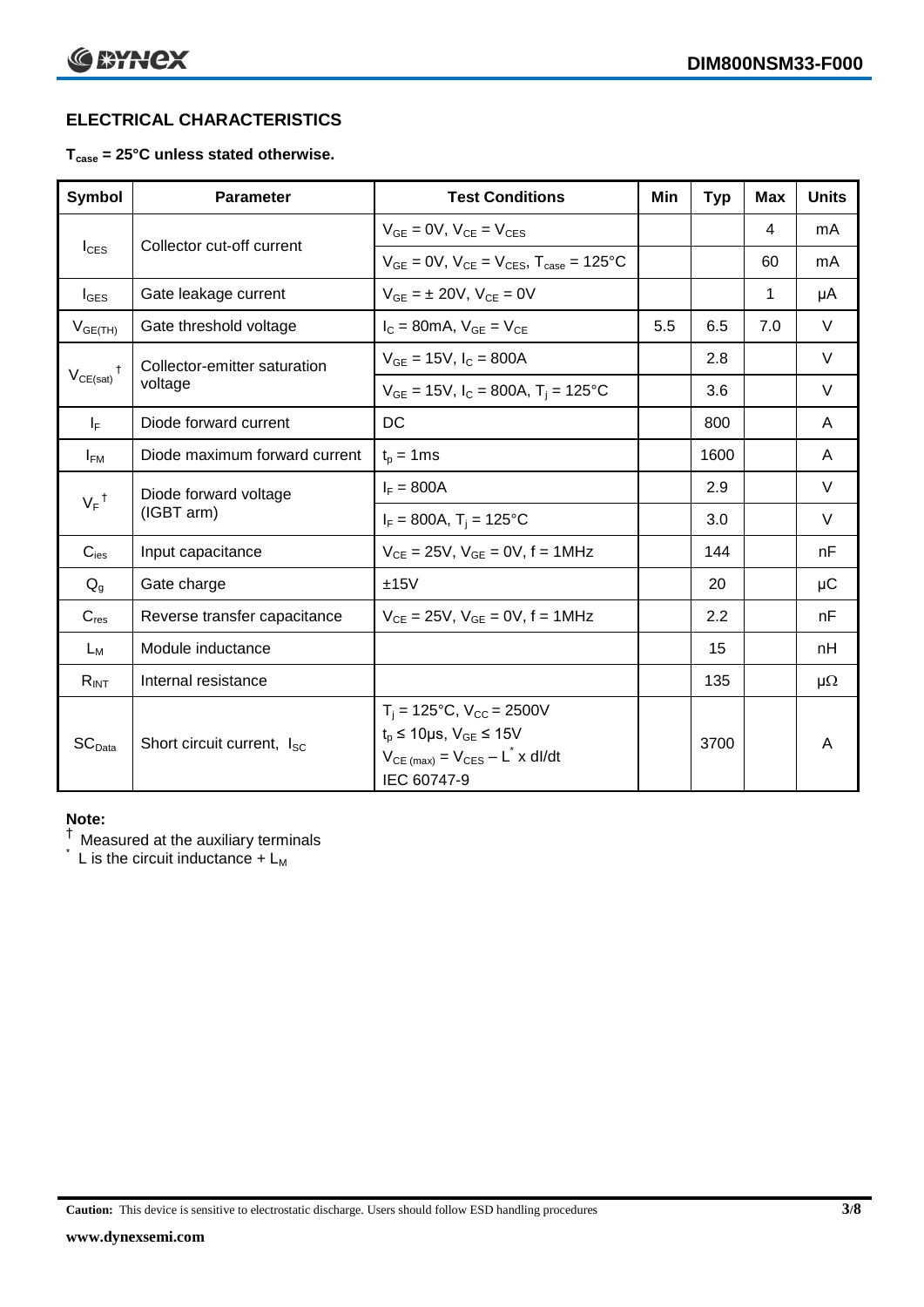### **ELECTRICAL CHARACTERISTICS**

**Tcase = 25°C unless stated otherwise**

| <b>Symbol</b>       | <b>Parameter</b>               | <b>Test Conditions</b>               |                                                       | Min | Typ. | <b>Max</b> | <b>Units</b> |
|---------------------|--------------------------------|--------------------------------------|-------------------------------------------------------|-----|------|------------|--------------|
| $t_{d(\text{off})}$ | Turn-off delay time            |                                      |                                                       |     | 3.02 |            | μs           |
| $t_{\rm f}$         | <b>Fall time</b>               | $I_c = 800A$<br>$V_{GE} = \pm 15V$   | $R_{G(ON)} = 3.9\Omega$<br>$R_{G(OFF)} = 6.2\Omega$   |     | 270  |            | ns           |
| $E_{\mathsf{OFF}}$  | Turn-off energy loss           |                                      |                                                       |     | 1050 |            | mJ           |
| $t_{d(on)}$         | Turn-on delay time             | $V_{CE} = 1800V$<br>$C_{ge} = 220nF$ |                                                       |     | 1300 |            | ns           |
| $t_{r}$             | Rise time                      | $L_S \sim 100nH$                     |                                                       |     | 275  |            | ns           |
| $E_{ON}$            | Turn-on energy loss            |                                      | $R_{G(ON)} = 2.7\Omega$ ,<br>$R_{G(OFF)} = 6.2\Omega$ |     | 1250 |            | mJ           |
| $Q_{rr}$            | Diode reverse recovery charge  | $I_F = 800A$                         |                                                       |     | 320  |            | $\mu$ C      |
| $I_{rr}$            | Diode reverse recovery current | $V_{CE} = 1800V$                     |                                                       |     | 670  |            | A            |
| $E_{rec}$           | Diode reverse recovery energy  | $dl_F/dt = 4000A/\mu s$              |                                                       |     | 300  |            | mJ           |

## **Tcase = 125°C unless stated otherwise**

| Symbol              | <b>Parameter</b>               | <b>Test Conditions</b>               |                                                       | Min | Typ. | <b>Max</b> | <b>Units</b> |
|---------------------|--------------------------------|--------------------------------------|-------------------------------------------------------|-----|------|------------|--------------|
| $t_{d(\text{off})}$ | Turn-off delay time            |                                      |                                                       |     | 3.1  |            | μs           |
| $t_{\rm f}$         | Fall time                      | $I_c = 800A$<br>$V_{GF} = \pm 15V$   | $R_{G(ON)} = 3.9\Omega$<br>$R_{G(OFF)} = 6.2\Omega$   |     | 280  |            | ns           |
| $E_{OFF}$           | Turn-off energy loss           |                                      |                                                       |     | 1200 |            | mJ           |
| $t_{d(on)}$         | Turn-on delay time             | $V_{CE} = 1800V$<br>$C_{qe} = 220nF$ |                                                       |     | 1200 |            | ns           |
| $t_{r}$             | Rise time                      | $L_S \sim 100nH$                     |                                                       |     | 315  |            | ns           |
| $E_{ON}$            | Turn-on energy loss            |                                      | $R_{G(ON)} = 2.7\Omega$ ,<br>$R_{G(OFF)} = 6.2\Omega$ |     | 1750 |            | mJ           |
| $Q_{rr}$            | Diode reverse recovery charge  | $I_F = 800A$                         |                                                       |     | 600  |            | $\mu$ C      |
| $I_{rr}$            | Diode reverse recovery current | $V_{CE} = 1800V$                     |                                                       |     | 800  |            | A            |
| $E_{rec}$           | Diode reverse recovery energy  | $dl_F/dt = 4000A/\mu s$              |                                                       |     | 600  |            | mJ           |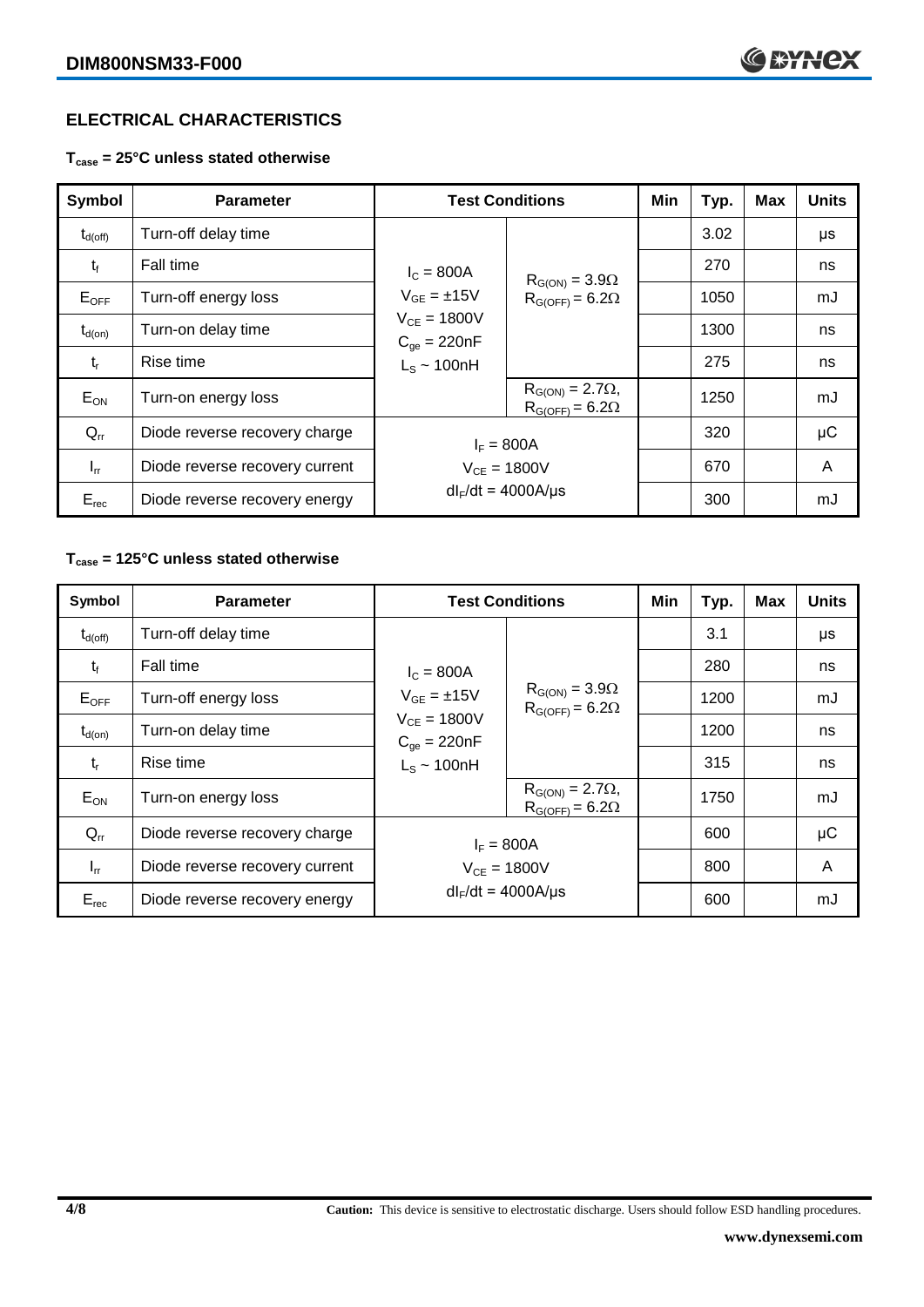

**Caution:** This device is sensitive to electrostatic discharge. Users should follow ESD handling procedures **5/8**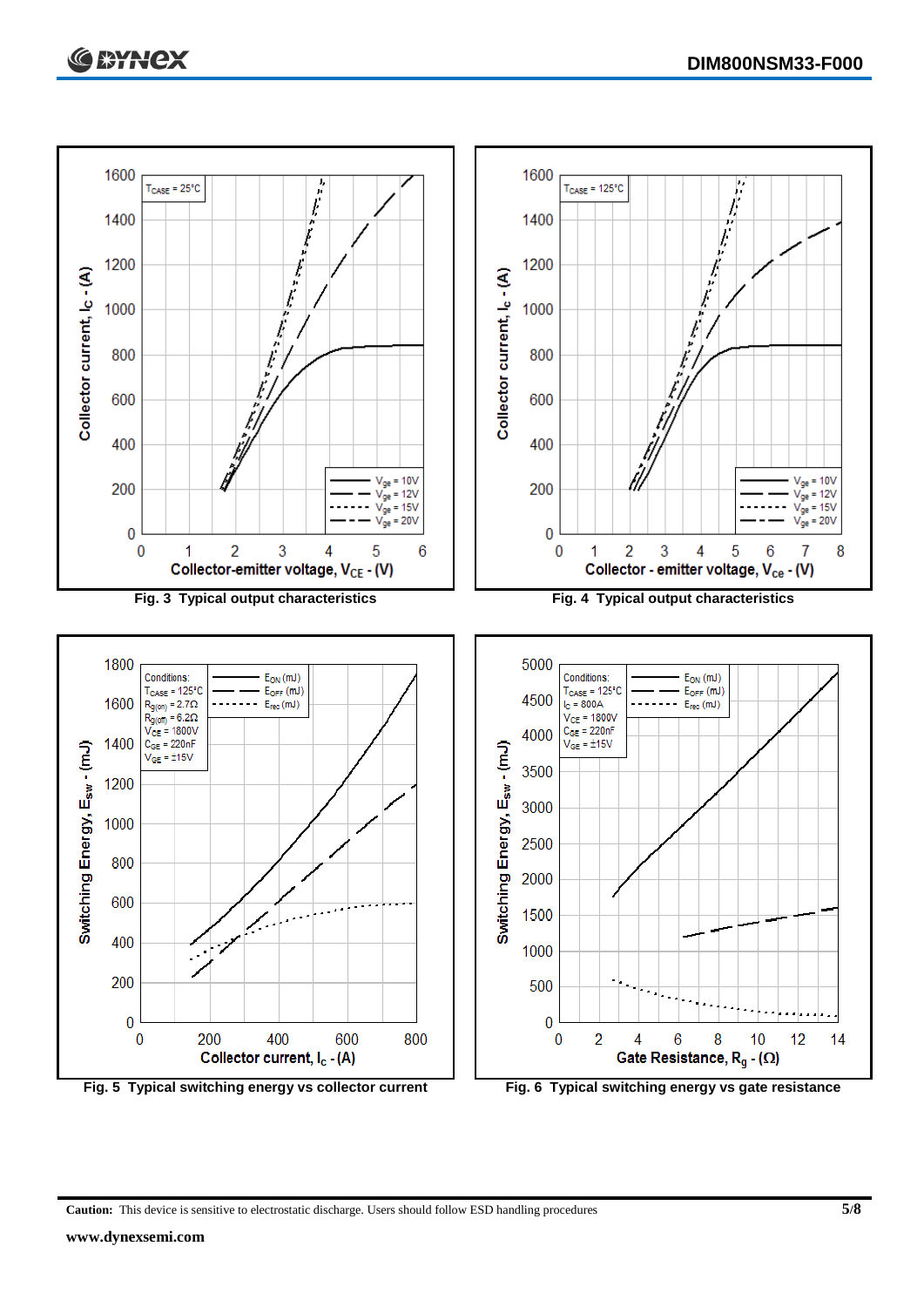

**6/8 Caution:** This device is sensitive to electrostatic discharge. Users should follow ESD handling procedures.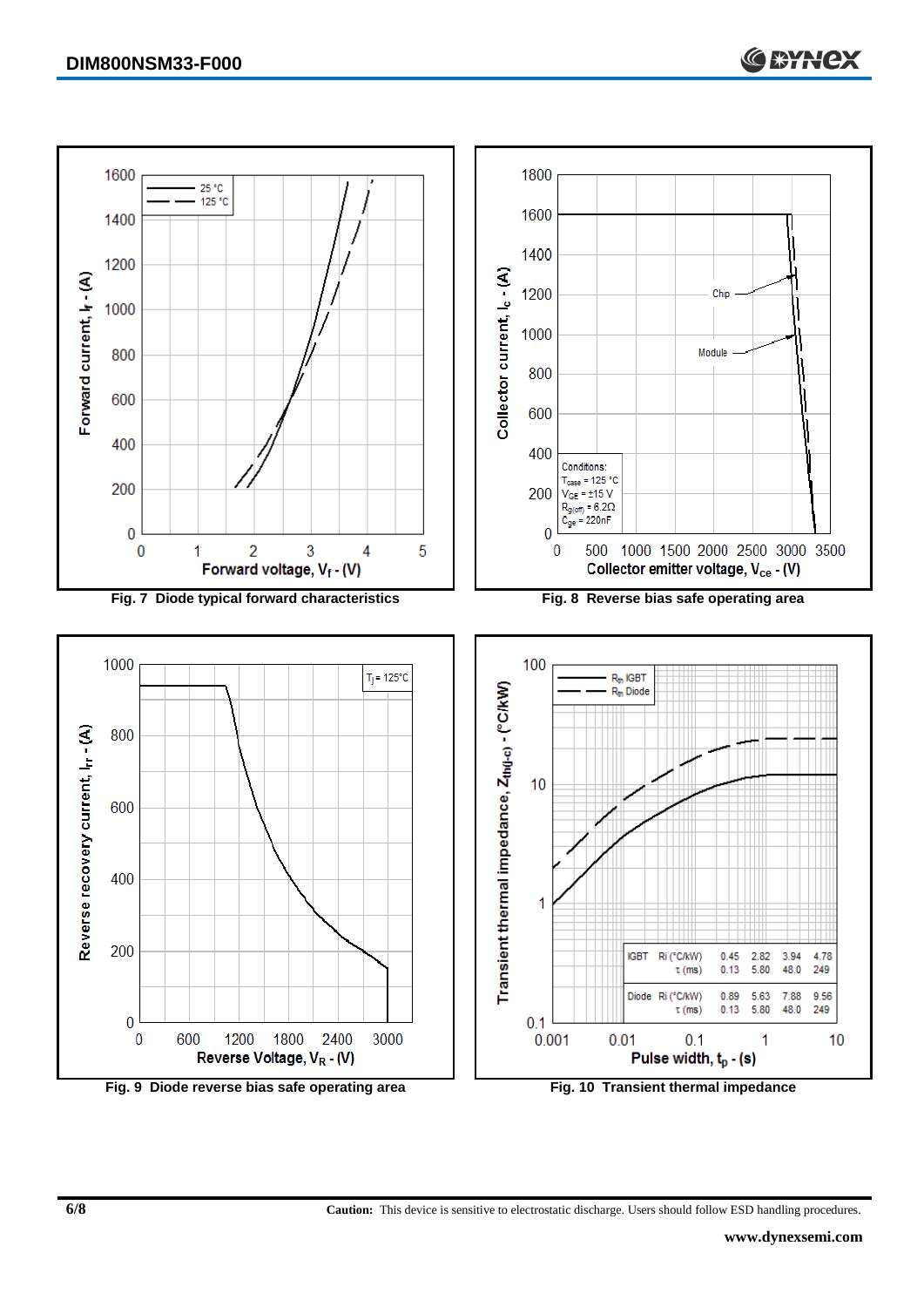

### **PACKAGE DETAILS**

For further package information, please visit our website or contact Customer Services. All dimensions in mm, unless stated otherwise. **DO NOT SCALE.**



**Caution:** This device is sensitive to electrostatic discharge. Users should follow ESD handling procedures **7/8**